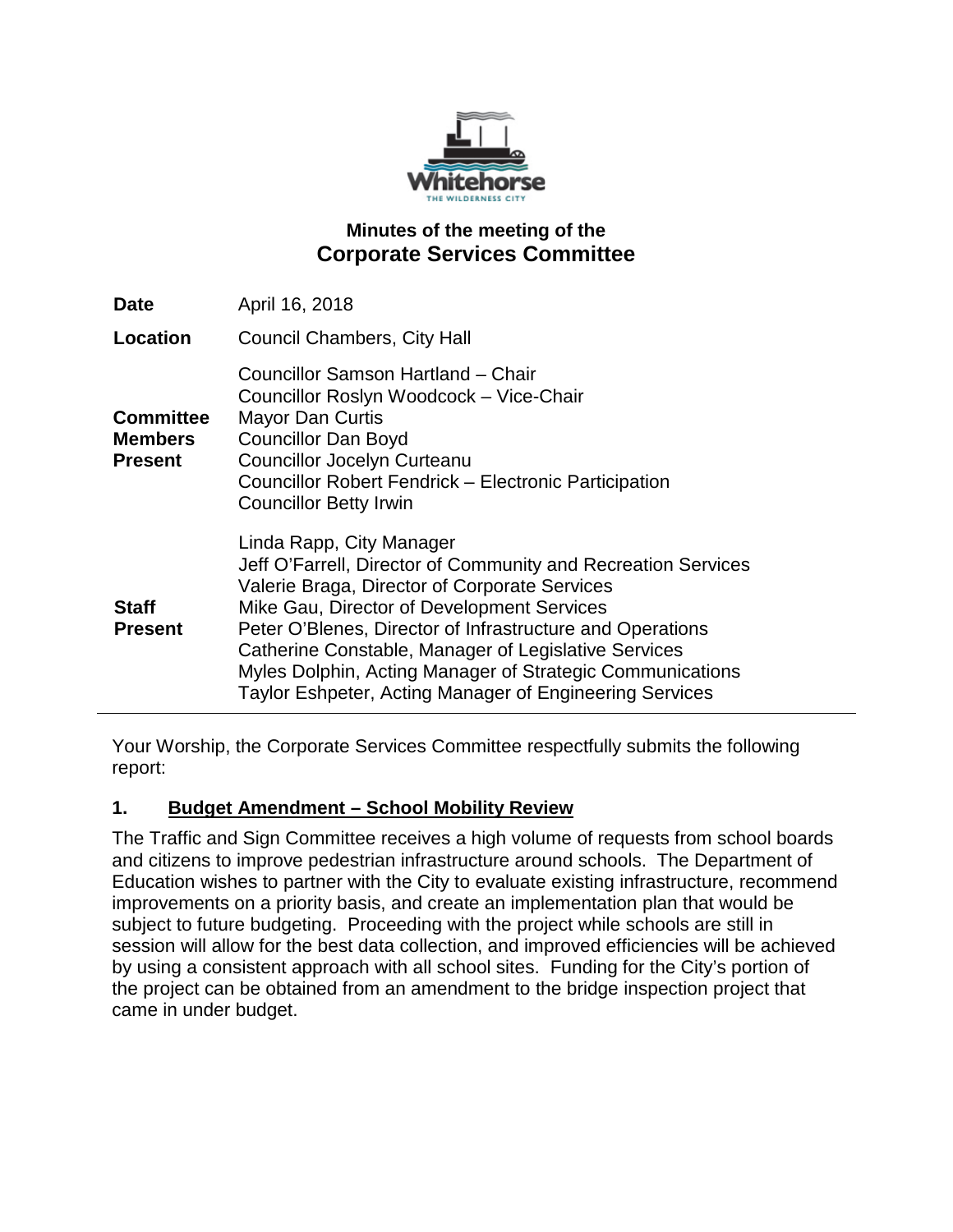#### **The recommendation of the Corporate Services Committee is**

THAT the 2018 to 2021 capital expenditure program be amended by adding a new 2018 project titled School Mobility Review in the amount of \$44,000.00 to complete a school pedestrian infrastructure review and implementation plan; and

THAT the project be funded by a contribution from the Yukon Department of Education in the amount of \$28,477.00 and through a budget amendment of \$15,523 from job 240c00312, Bridge Inspections, funded by the capital reserve.

### **2. Free Tipping Fee Days 2018**

The City has established a practice of forgiving tipping fees at the Waste Management Facility on two occasions each year as a means to encourage diversion and reduce illegal dumping. This allows private citizens an opportunity to use the facility at no charge during the peak period of spring cleaning and yard maintenance and again on Boxing Day – occasions when waste generation is at its highest.

Due to the high costs associated with disposal, some items on the controlled waste list will still be subject to tipping fees during these periods, including appliances and electronics.

#### **The recommendation of the Corporate Services Committee is**

THAT the 2018 Free Tipping Fee Days program at the City's Waste Management Facility be approved; and

THAT the 2018 operating budget be amended by increasing council donations in the amount of \$17,500.00 for tipping fee relief in support of the 2018 Waste Management Facility Transfer Station Free Tipping Fee Days program.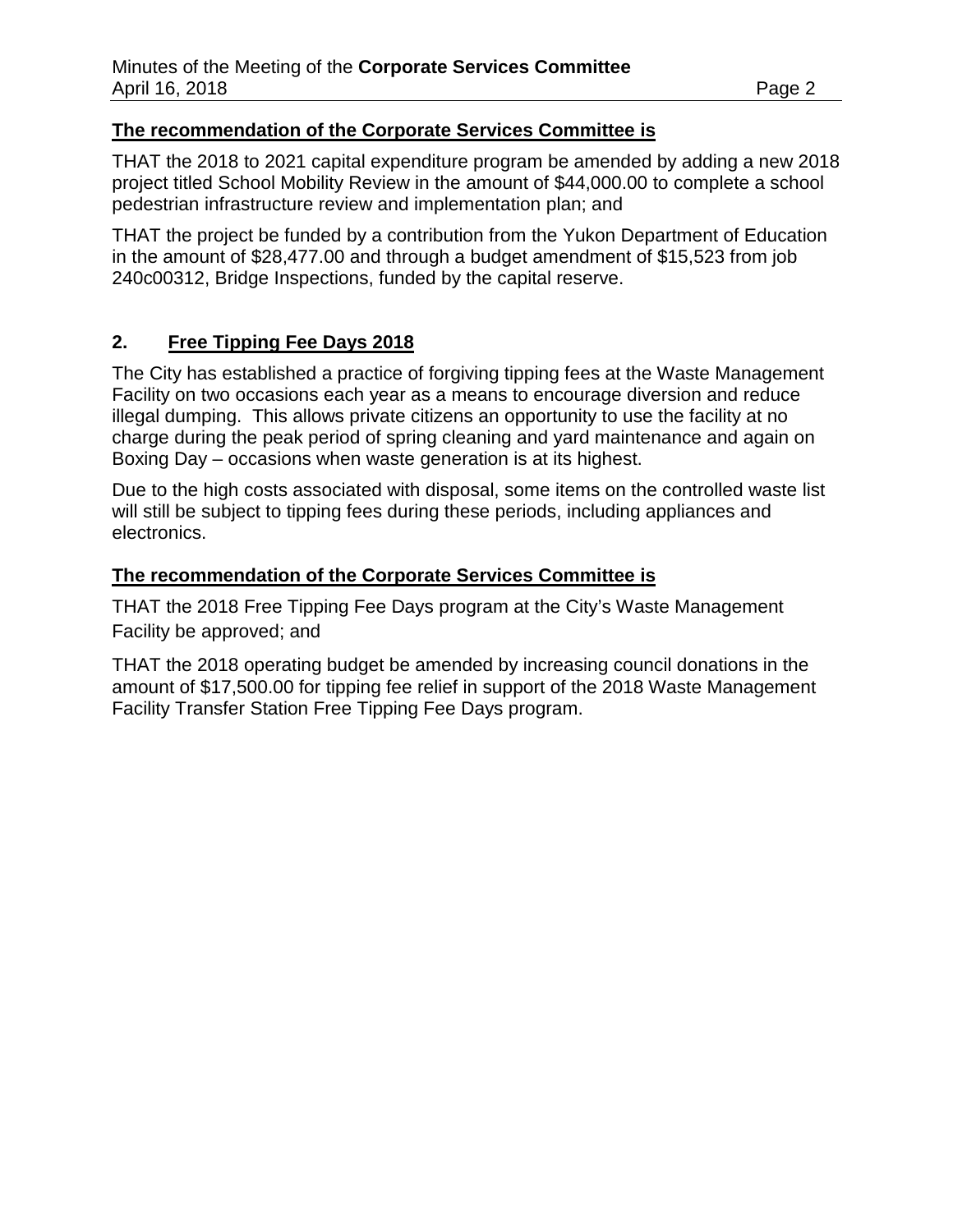

# **Minutes of the meeting of the City Planning Committee**

| <b>Date</b>                                   | April 16, 2018                                                                                                                                                                                                                                                                                                                                                             |
|-----------------------------------------------|----------------------------------------------------------------------------------------------------------------------------------------------------------------------------------------------------------------------------------------------------------------------------------------------------------------------------------------------------------------------------|
| Location                                      | <b>Council Chambers, City Hall</b>                                                                                                                                                                                                                                                                                                                                         |
| <b>Committee</b><br>Members<br><b>Present</b> | Councillor Betty Irwin - Chair<br><b>Mayor Dan Curtis</b><br><b>Councillor Dan Boyd</b><br><b>Councillor Jocelyn Curteanu</b><br><b>Councillor Robert Fendrick - Electronic Participation</b><br><b>Councillor Samson Hartland</b><br><b>Councillor Roslyn Woodcock</b>                                                                                                    |
| <b>Staff</b><br><b>Present</b>                | Linda Rapp, City Manager<br>Jeff O'Farrell, Director of Community and Recreation Services<br>Valerie Braga, Director of Corporate Services<br>Mike Gau, Director of Development Services<br>Peter O'Blenes, Director of Infrastructure and Operations<br>Catherine Constable, Manager of Legislative Services<br>Myles Dolphin, Acting Manager of Strategic Communications |

Your Worship, there is no report from the City Planning Committee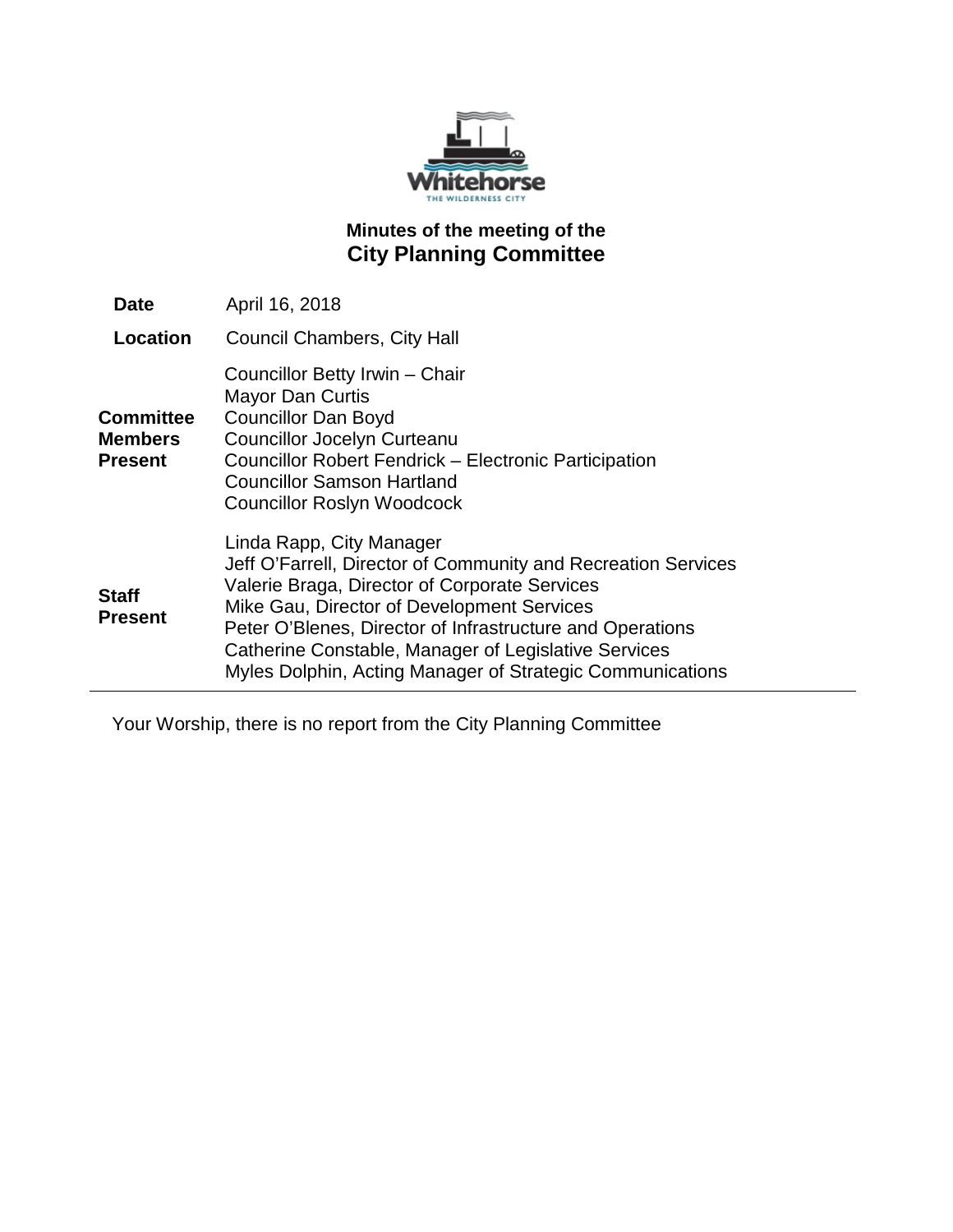

# **Minutes of the meeting of the City Operations Committee**

| <b>Date</b>                                          | April 16, 2018                                                                                                                                                                                                                                                                                                                                                             |
|------------------------------------------------------|----------------------------------------------------------------------------------------------------------------------------------------------------------------------------------------------------------------------------------------------------------------------------------------------------------------------------------------------------------------------------|
| <b>Location</b>                                      | Council Chambers, City Hall                                                                                                                                                                                                                                                                                                                                                |
| <b>Committee</b><br><b>Members</b><br><b>Present</b> | Councillor Dan Boyd - Chair<br>Councillor Samson Hartland - Vice Chair<br><b>Mayor Dan Curtis</b><br><b>Councillor Jocelyn Curteanu</b><br><b>Councillor Robert Fendrick – Electronic Participation</b><br><b>Councillor Betty Irwin</b><br><b>Councillor Roslyn Woodcock</b>                                                                                              |
| <b>Staff</b><br><b>Present</b>                       | Linda Rapp, City Manager<br>Jeff O'Farrell, Director of Community and Recreation Services<br>Valerie Braga, Director of Corporate Services<br>Mike Gau, Director of Development Services<br>Peter O'Blenes, Director of Infrastructure and Operations<br>Catherine Constable, Manager of Legislative Services<br>Myles Dolphin, Acting Manager of Strategic Communications |

Your Worship, the City Operations Committee respectfully submits the following report:

# **1. Carbon Tax Update** – For Information Only

Administration provided an update on the anticipated impacts to the City when the Carbon Tax comes into effect on January 1, 2019. The costs are not included in the 2019 provisional budget and will therefore be brought forward for inclusion in the 2019 to 2021 operating budget. Propane, gasoline, diesel and electric costs will all be subject to the carbon tax, and at this time there is no word on the City's eligibility for rebates. It is anticipated that the increased costs will be between \$126,000 and \$328,000 per year.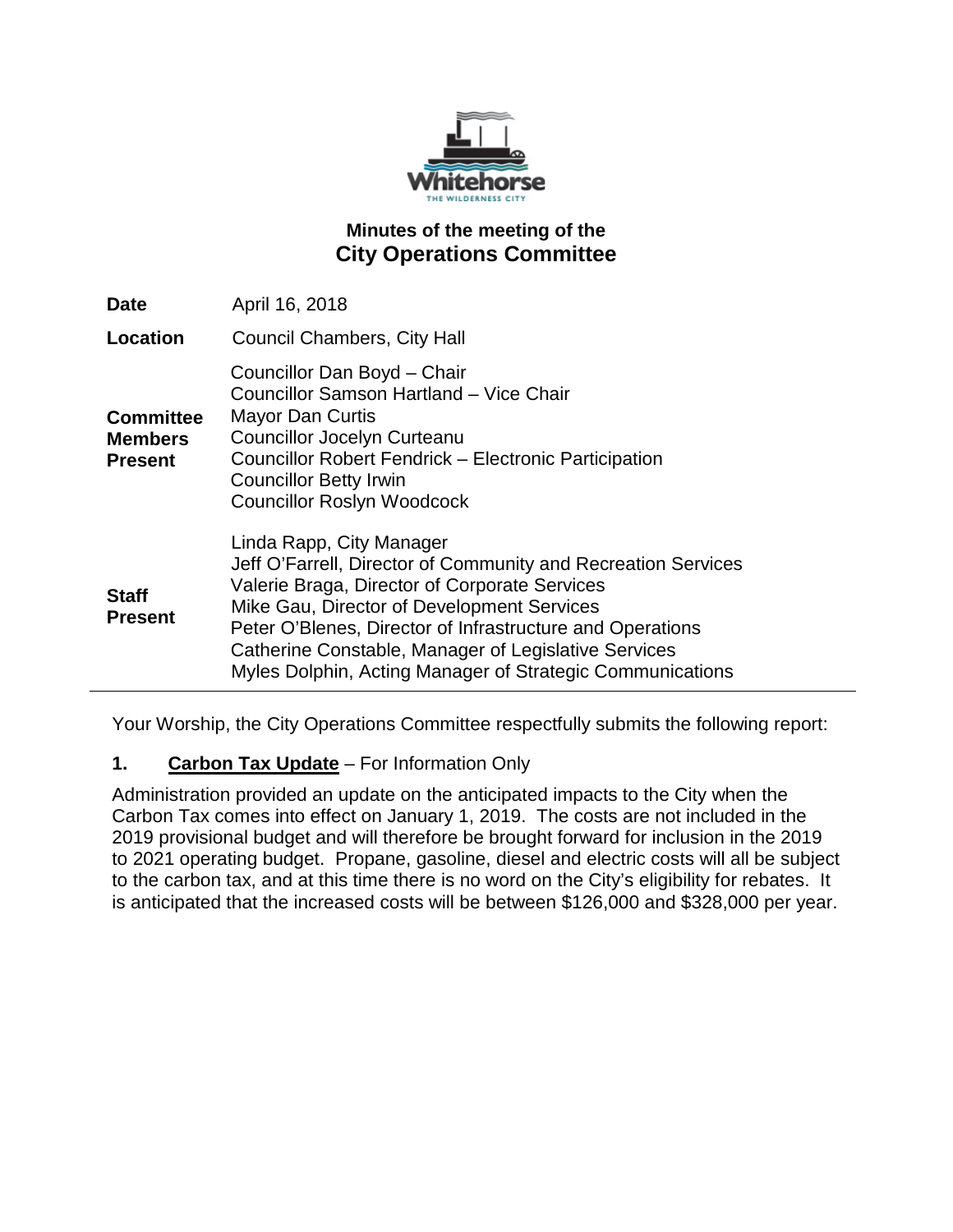

# **Minutes of the meeting of the Community Services Committee**

| <b>Date</b>                                          | April 16, 2018                                                                                                                                                                                                                                                                                                                                                                                                                         |
|------------------------------------------------------|----------------------------------------------------------------------------------------------------------------------------------------------------------------------------------------------------------------------------------------------------------------------------------------------------------------------------------------------------------------------------------------------------------------------------------------|
| Location                                             | <b>Council Chambers, City Hall</b>                                                                                                                                                                                                                                                                                                                                                                                                     |
| <b>Committee</b><br><b>Members</b><br><b>Present</b> | Councillor Jocelyn Curteanu - Chair<br><b>Mayor Dan Curtis</b><br><b>Councillor Dan Boyd</b><br>Councillor Robert Fendrick - Electronic Participation<br><b>Councillor Samson Hartland</b><br><b>Councillor Betty Irwin</b><br><b>Councillor Roslyn Woodcock</b>                                                                                                                                                                       |
| <b>Staff</b><br><b>Present</b>                       | Linda Rapp, City Manager<br>Jeff O'Farrell, Director of Community and Recreation Services<br>Valerie Braga, Director of Corporate Services<br>Mike Gau, Director of Development Services<br>Peter O'Blenes, Director of Infrastructure and Operations<br>Catherine Constable, Manager of Legislative Services<br>Myles Dolphin, Acting Manager of Strategic Communications<br>Krista Mroz, Manager of Recreation and Facility Services |

Your Worship, the Community Services Committee respectfully submits the following report:

### **1. Proclamation** – For Information Only

Mayor Curtis proclaimed April 22, 2018 to be Earth Day in the City of Whitehorse.

# **2. Yukon Quest** – For Information Only

Natalie Haltrich, Executive Director of Yukon Quest International Association (Canada), addressed the Committee to report on a very successful year. She thanked the City for the strong financial and in-kind support provided to the Quest, and also thanked the mayor and other members of council for their active participation in Quest events.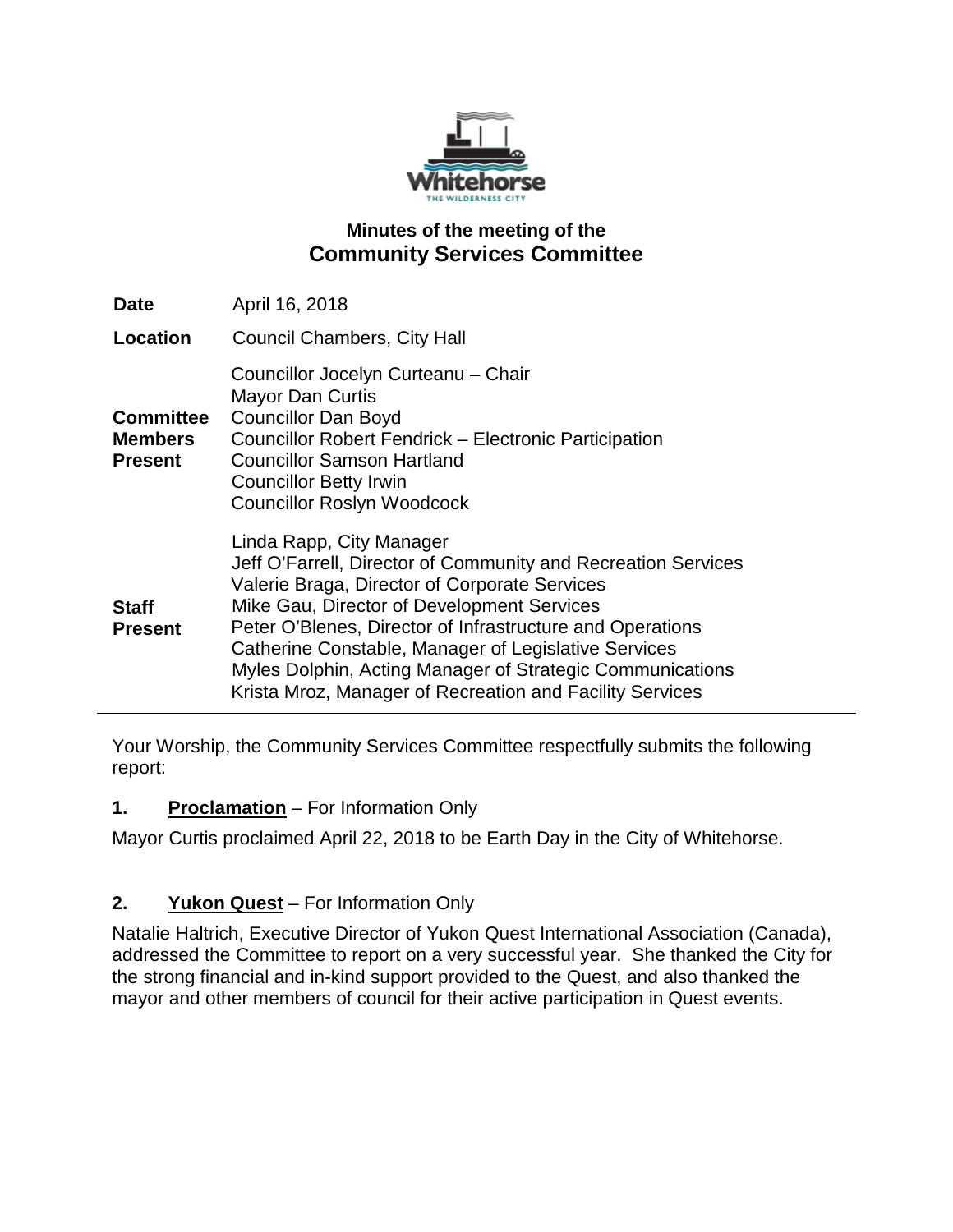### **2. Spring Recreation Grant Allocations**

In accordance with the Recreation Grant Policy, the Recreation Grant Task Force has prepared recommendations for the allocation of the 2018 Arts–Cultural Facilities Grants, Recreation Facility–Parks Grants, and Spring Recreation Grants.

The Task Force consists of citizens appointed by Council, and all applications are reviewed with due diligence. A total of 30 grant applications were received and reviewed by the Task Force.

The Community Lotteries Program provided \$147,600.00 for Recreation Grant purposes this year. The City continues to acknowledge Lotteries support in City advertising.

# **The recommendation of the Community Services Committee is**

THAT the allocation of \$54,000.00 for Category 1 Recreation Grants, \$23,872.00 for Category 2 Recreation Facilities–Parks Grants and \$70,552.80 for Category 3 Arts– Cultural Facilities Grants be approved as recommended by the Recreation Grant Task Force, subject to any conditions as outlined in the summary sheets.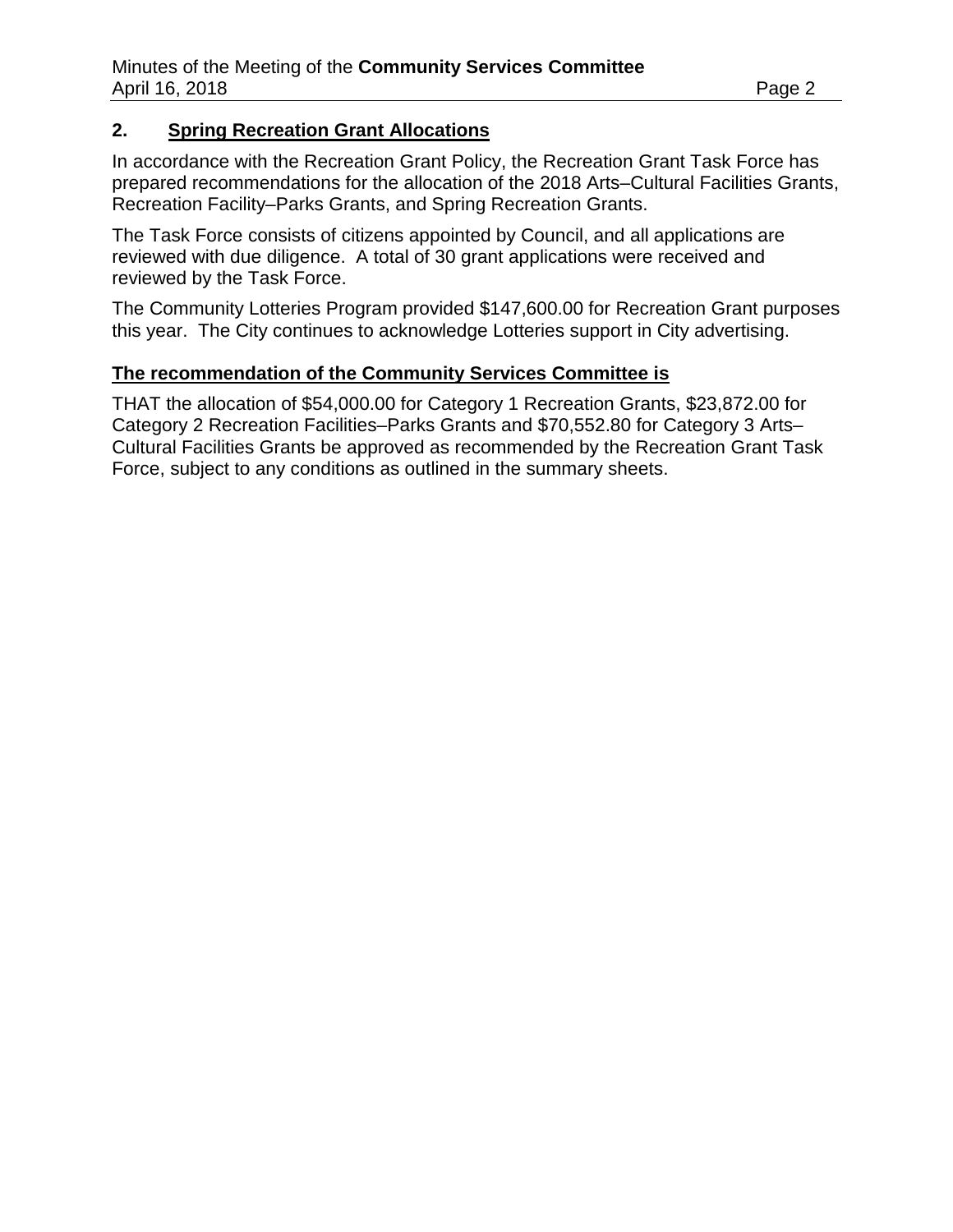

### **Minutes of the meeting of the Public Health and Safety Committee**

| <b>Date</b>                                          | April 16, 2018                                                                                                                                                                                                                                                                                                                                                             |
|------------------------------------------------------|----------------------------------------------------------------------------------------------------------------------------------------------------------------------------------------------------------------------------------------------------------------------------------------------------------------------------------------------------------------------------|
| Location                                             | <b>Council Chambers, City Hall</b>                                                                                                                                                                                                                                                                                                                                         |
| <b>Committee</b><br><b>Members</b><br><b>Present</b> | Councillor Roslyn Woodcock - Chair<br>Councillor Dan Boyd - Vice Chair<br><b>Mayor Dan Curtis</b><br><b>Councillor Jocelyn Curteanu</b><br>Councillor Robert Fendrick - Electronic Participation<br><b>Councillor Samson Hartland</b><br><b>Councillor Betty Irwin</b>                                                                                                     |
| <b>Staff</b><br><b>Present</b>                       | Linda Rapp, City Manager<br>Jeff O'Farrell, Director of Community and Recreation Services<br>Valerie Braga, Director of Corporate Services<br>Mike Gau, Director of Development Services<br>Peter O'Blenes, Director of Infrastructure and Operations<br>Catherine Constable, Manager of Legislative Services<br>Myles Dolphin, Acting Manager of Strategic Communications |

Your Worship, the Public Health and Safety Committee respectfully submits the following report:

### **1. Traffic Safety Issues** – For Information Only

Rachel Grantham addressed the Committee to request that the City coordinate with the Yukon Government to address traffic safety issues such as speeding, driver inattention and distraction, and the safety of police and bylaw officers who require drivers to pull over. She recounted a recent personal experience with a near miss at a traffic light, and stated that there is a culture of speeding in the City. Ms. Grantham suggested that money raised from parking meters be used to train bylaw officers for increased enforcement duties, and asked if council has a long term plan to address issues of traffic safety.

The consensus of the Committee was that Ms. Grantham should receive a written summary of current efforts to address traffic safety issues, including a resolution that will be brought forward for consideration by the membership at the 2018 Association of Yukon Communities Annual General Meeting encouraging the Government of Yukon to open the *Motor Vehicles Act* and *Summary Convictions Act* for review.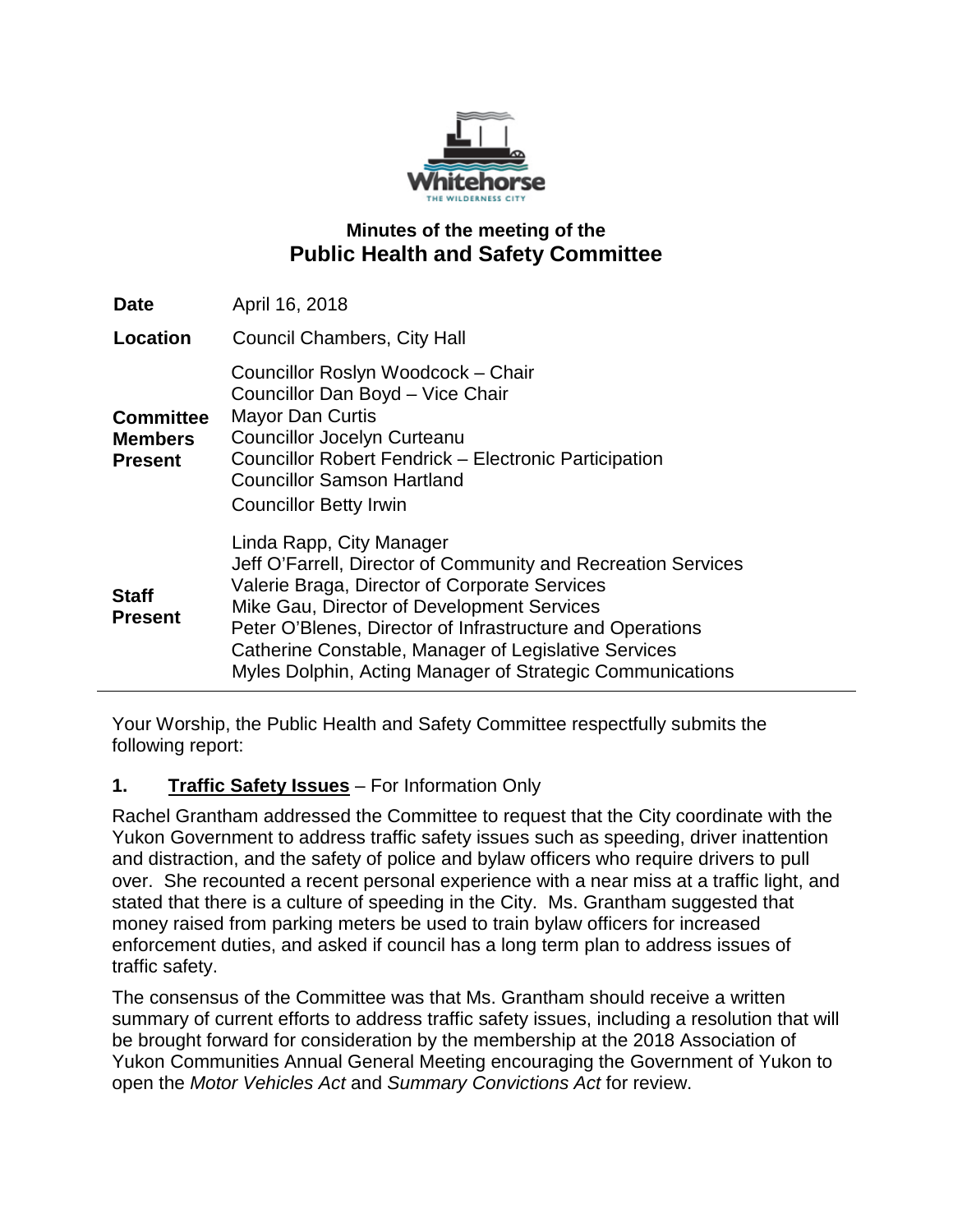

### **Minutes of the meeting of the Development Services Committee**

| <b>Date</b>                                          | April 16, 2018                                                                                                                                                                                                                                                                                                                                                                                                                                |
|------------------------------------------------------|-----------------------------------------------------------------------------------------------------------------------------------------------------------------------------------------------------------------------------------------------------------------------------------------------------------------------------------------------------------------------------------------------------------------------------------------------|
| Location                                             | <b>Council Chambers, City Hall</b>                                                                                                                                                                                                                                                                                                                                                                                                            |
| <b>Committee</b><br><b>Members</b><br><b>Present</b> | Councillor Betty Irwin - Chair<br>Councillor Jocelyn Curteanu - Vice Chair<br><b>Mayor Dan Curtis</b><br><b>Councillor Dan Boyd</b><br><b>Councillor Robert Fendrick</b><br><b>Councillor Samson Hartland</b><br><b>Councillor Roslyn Woodcock</b>                                                                                                                                                                                            |
| <b>Staff</b><br><b>Present</b>                       | Linda Rapp, City Manager<br>Jeff O'Farrell, Director of Community and Recreation Services<br>Valerie Braga, Director of Corporate Services<br>Mike Gau, Director of Development Services<br>Peter O'Blenes, Director of Infrastructure and Operations<br>Catherine Constable, Manager of Legislative Services<br>Myles Dolphin, Acting Manager of Strategic Communications<br>Mélodie Simard, Manager of Planning and Sustainability Services |

Your Worship, the Development Services Committee respectfully submits the following report:

### **1. Smart Cities Challenge**

The City of Whitehorse and its partners have prepared a Challenge Statement and a preliminary proposal for the Smart Cities Challenge. Council is now requested to endorse the recommended Challenge Statement and direct administration to proceed with the submission of a preliminary proposal in the \$10 million category.

The challenge statement recommended for the City's submission is:

"*After experiencing increasingly unaffordable housing costs over the past decade, our community will become a national leader in developing solutions to housing affordability."*

The technical advisory group recommends the establishment of a centre for innovation on housing affordability which could investigate / implement a number of ideas that were brought forward at the hackathon.